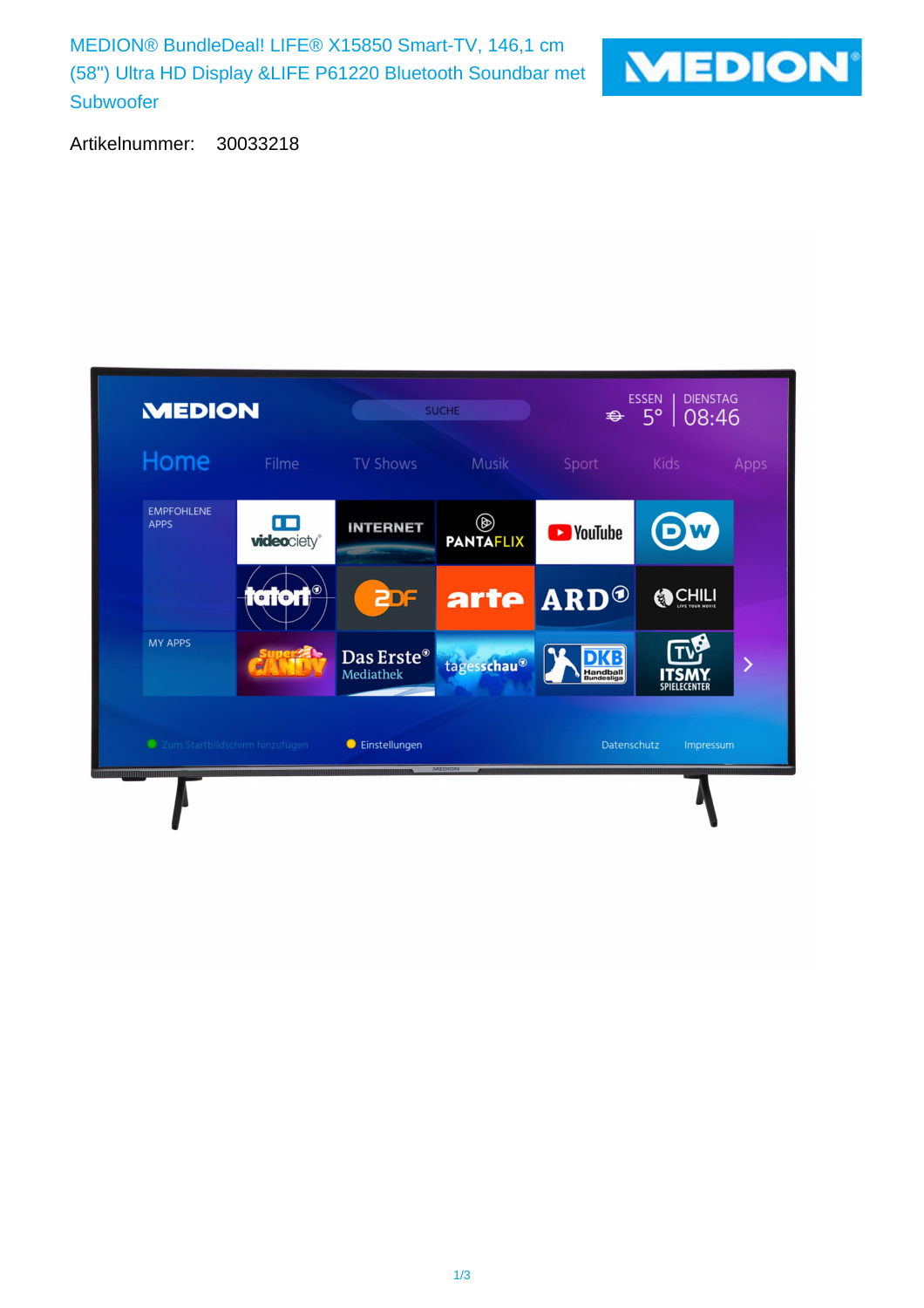MEDION® BundleDeal! LIFE® X15850 Smart-TV, 146,1 cm (58'') Ultra HD Display &LIFE P61220 Bluetooth Soundbar met **Subwoofer** 



Artikelnummer: 30033218

Hoofdeigenschappen Scherm

- - Beelddiagonaal : 146,1 cm (57,5 inch)
	- Max. resolutie : 3840x2160
	- Helderheid : 350cd/m²
	- Contrastverhouding : 5000:1
	- Aspectratio : 16:9
	- Schermtype : LED LCD
	- Refresh rate : 60Hz
	- Functies &Design
	- Smart TV : Ja
	- Smart TV-functies : Thuisnetwerk streaming; Internetbrowsen; Internetradio; Internet-streaminginterface; Internet TV/video
	- Functies : Amazon Prime Video; Audio Video Sharing (AVS); 4K; EPG; HbbTV; HDR10; Afstandsbediening inbegrepen; Geïntegreerde mediaspeler; Geïntegreerde Wifi; Kinderslot; Koptelefoon aansluiting; Media portal; Meertalig menu; Netflix; YouTube; Wireless Display; Wifi-geschikt; PVR ready; High Dynamic Range (HDR); DTS Sound
	- Aantal speakers : 2
	- Geïntegreerde digitale ontvanger : CI+; DVB-C; DVB-S2; DVB-T2
	- Accu/Batterijtype : Alkaline
- Levering Smart TV (MD31058)
	- Voet incl. schroeven
	- Afstandsbediening incl. batterijen
	- Handleiding
	- Garantiekaart

- Verbindingen  **Audio-/Video-ingangen : AV In; VGA D-Sub**; Tv-antenne; HDMI
	- Aantal HDMI Aansluitingen : 4
	- Aantal USB Aansluitingen : 2
	- Media-aansluitingen : HDMI; USB; WiFi
	- Vesa-formaat : 200 mm x 200 mm